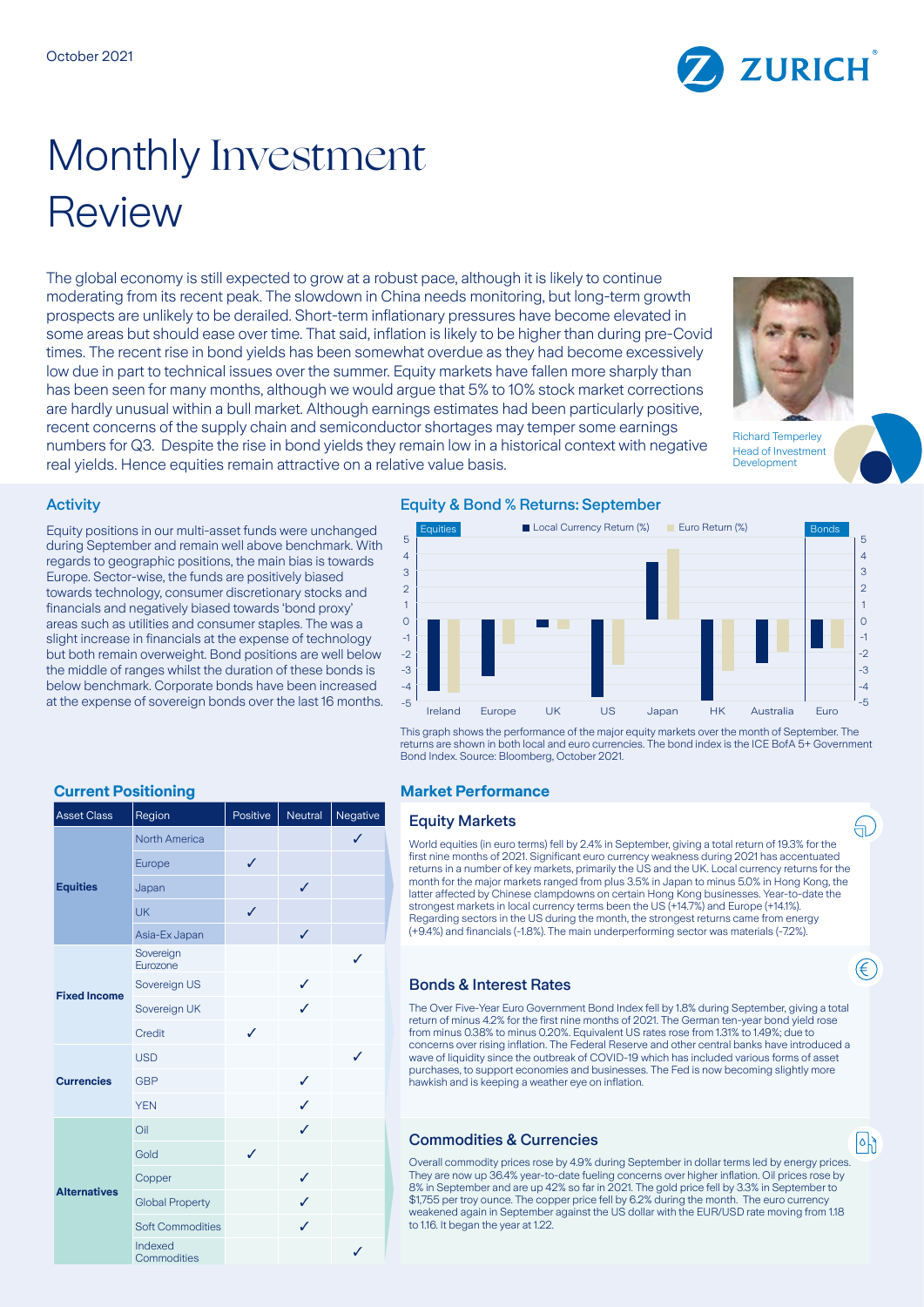| <b>Zurich Life Annualised Performance</b>     |              | Annualised          |                    |                         |                          |                           |                    |                             |  |
|-----------------------------------------------|--------------|---------------------|--------------------|-------------------------|--------------------------|---------------------------|--------------------|-----------------------------|--|
| to 01/10/2021                                 | Year to Date | $\mathbf 1$<br>Year | 3<br>Years         | $\overline{5}$<br>Years | 10 <sup>°</sup><br>Years | 15 <sup>15</sup><br>Years | 20<br>Years        | <b>Fund Size</b><br>(Euros) |  |
| <b>Multi-Asset Funds</b>                      |              |                     |                    |                         |                          |                           |                    |                             |  |
| Prisma 2                                      | 1.8%         | 3.2%                | 1.7%               | 1.3%                    | <b>Not Started</b>       | <b>Not Started</b>        | <b>Not Started</b> | 422,639,857                 |  |
| Prisma <sup>3</sup>                           | 5.1%         | 8.2%                | 4.3%               | 3.7%                    | <b>Not Started</b>       | <b>Not Started</b>        | <b>Not Started</b> | 1,751,066,014               |  |
|                                               | 11.0%        | 17.6%               | 8.9%               | 8.3%                    | <b>Not Started</b>       | <b>Not Started</b>        | <b>Not Started</b> | 2,454,570,836               |  |
| Prisma 4                                      |              |                     |                    |                         |                          |                           |                    |                             |  |
| Prisma <sup>5</sup>                           | 15.3%        | 24.9%               | 13.3%              | 11.9%                   | <b>Not Started</b>       | <b>Not Started</b>        | <b>Not Started</b> | 1,435,341,938               |  |
| Prisma Max                                    | 15.9%        | 26.3%               | 14.4%              | 13.4%                   | <b>Not Started</b>       | <b>Not Started</b>        | <b>Not Started</b> | 140,518,101                 |  |
| <b>Active Asset Allocation</b>                | 12.3%        | 19.1%               | 9.6%               | 8.9%                    | 8.4%                     | <b>Not Started</b>        | <b>Not Started</b> | 786,046,133                 |  |
| Managed Funds                                 |              |                     |                    |                         |                          |                           |                    |                             |  |
| Cautiously Managed                            | 7.4%         | 12.0%               | 6.7%               | 6.2%                    | 7.8%                     | <b>Not Started</b>        | <b>Not Started</b> | 675,007,666                 |  |
| <b>Sector Average</b>                         | 4.8%         | 8.7%                | 3.1%               | 3.0%                    | 4.2%                     | 2.7%                      | 3.4%               |                             |  |
| <b>Balanced</b>                               | 11.0%        | 18.6%               | 11.0%              | 10.1%                   | 11.4%                    | 6.9%                      | 7.3%               | 2,250,942,511               |  |
| <b>Sector Average</b>                         | 9.0%         | 16.3%               | 5.9%               | 5.7%                    | 7.9%                     | 3.8%                      | 4.5%               |                             |  |
| Performance                                   | 14.2%        | 23.4%               | 13.1%              | 12.3%                   | 12.6%                    | 7.3%                      | 7.9%               | 1,843,164,603               |  |
| Dynamic                                       | 15.3%        | 25.2%               | 14.0%              | 13.3%                   | 13.5%                    | 7.7%                      | 8.2%               | 2,175,671,095               |  |
| <b>FinEx Sector Average</b>                   | 11.5%        | 20.5%               | 6.5%               | 6.9%                    | 8.7%                     | 4.3%                      | 5.0%               |                             |  |
| <b>Protected Funds</b>                        |              |                     |                    |                         |                          |                           |                    |                             |  |
| Protected 70                                  | 11.2%        | 17.3%               | 7.1%               | 7.0%                    | 7.3%                     | <b>Not Started</b>        | <b>Not Started</b> | 20,067,208                  |  |
| Protected 80                                  | 7.7%         | 11.4%               | 3.9%               | 3.7%                    | 4.3%                     | Not Started               | <b>Not Started</b> | 29,407,945                  |  |
| Cash                                          |              |                     |                    |                         |                          |                           |                    |                             |  |
| Cash Fund                                     | $-0.6%$      | $-0.9%$             | $-0.9%$            | $-0.9%$                 | $-0.7%$                  | <b>Not Started</b>        | <b>Not Started</b> | 1,233,812,812               |  |
| <b>FinEx Sector Average</b>                   | $-0.5%$      | $-0.7%$             | $-0.7%$            | $-0.6%$                 | $-0.2%$                  | 0.5%                      | 0.9%               |                             |  |
| <b>Bond</b>                                   |              |                     |                    |                         |                          |                           |                    |                             |  |
| <b>Medium Duration Corporate Bond</b>         | $-0.6%$      | 0.8%                | <b>Not Started</b> | <b>Not Started</b>      | <b>Not Started</b>       | <b>Not Started</b>        | <b>Not Started</b> | 601,579,530                 |  |
| <b>Short Duration Corporate Bond</b>          | $-0.3%$      | 0.1%                | <b>Not Started</b> | <b>Not Started</b>      | <b>Not Started</b>       | <b>Not Started</b>        | <b>Not Started</b> | 1,035,715,029               |  |
| Global Corporate Bond (JP Morgan)             | $-1.5%$      | 1.4%                | 4.2%               | 1.9%                    | <b>Not Started</b>       | <b>Not Started</b>        | <b>Not Started</b> | 15,427,494                  |  |
| Global Government Bond (JP Morgan)            | $-3.3%$      | $-3.6%$             | 2.3%               | 0.2%                    | <b>Not Started</b>       | <b>Not Started</b>        | <b>Not Started</b> | 2,040,695                   |  |
| Indexed Eurozone Government Bond (BlackRock)* | $-3.2%$      | $-2.3%$             | 3.1%               | 1.1%                    | 3.50%                    | <b>Not Started</b>        | <b>Not Started</b> | 16,403,739                  |  |
| <b>Active Fixed Income</b>                    | $-3.1%$      | $-2.3%$             | 2.0%               | 0.1%                    | 4.3%                     | 4.4%                      | 5.0%               | 262,788,234                 |  |
| Inflation-Linked Bond                         | 4.1%         | 7.2%                | 3.8%               | 1.9%                    | 2.2%                     | <b>Not Started</b>        | <b>Not Started</b> | 6,417,150                   |  |
| Long Bond                                     | $-5.6%$      | $-3.8%$             | 5.0%               | 1.3%                    | 6.3%                     | 5.4%                      | <b>Not Started</b> | 47,104,386                  |  |
| FinEx Sector Average                          | $-1.9%$      | 0.2%                | $3.6\%$            | 1.6%                    | $3.9\%$                  | 3.4%                      | 4.1%               |                             |  |
| Absolute Return/Diversified Assets Funds      |              |                     |                    |                         |                          |                           |                    |                             |  |
| Global Targeted Returns Fund (Invesco)        | $-1.3%$      | $-0.5%$             | $-1.2%$            | $-1.2%$                 | <b>Not Started</b>       | <b>Not Started</b>        | <b>Not Started</b> | 22,145,492                  |  |
| Dynamic Diversified Growth (BlackRock)        | 2.1%         | 7.0%                | 4.4%               | 3.9%                    | <b>Not Started</b>       | <b>Not Started</b>        | <b>Not Started</b> | 13,012,264                  |  |
| <b>Commodity Funds</b>                        |              |                     |                    |                         |                          |                           |                    |                             |  |
| Gold                                          | $-1.5%$      | $-6.6%$             | 13.3%              | 4.6%                    | 1.6%                     | <b>Not Started</b>        | <b>Not Started</b> | 228,755,373                 |  |
| <b>Indexed Global Energy and Metals</b>       | 33.5%        | 33.5%               | 7.4%               | 6.0%                    | 0.4%                     | $-2.1%$                   | <b>Not Started</b> | 16,585,212                  |  |
| Equity Funds (Global)                         |              |                     |                    |                         |                          |                           |                    |                             |  |
| 5 Star 5                                      | 17.8%        | 30.5%               | 16.1%              | 15.6%                   | 14.2%                    | 7.7%                      | 9.0%               | 347,283,750                 |  |
| <b>International Equity</b>                   | 16.2%        | 27.1%               | 15.0%              | 14.1%                   | 14.5%                    | 8.7%                      | 8.1%               | 4,454,789,521               |  |
| Global Select (Threadneedle)                  | 14.7%        | 23.2%               | 14.7%              | 14.5%                   | 15.3%                    | 9.2%                      | 8.3%               | 14,776,877                  |  |
| Indexed Global Equity (BlackRock)*            | 18.8%        | 29.1%               | 12.4%              | 12.5%                   | 14.1%                    | <b>Not Started</b>        | <b>Not Started</b> | 191,317,896                 |  |
| <b>FinEx Sector Average</b>                   | 16.9%        | 29.1%               | 9.2%               | 9.7%                    | 11.3%                    | 6.0%                      | 5.5%               |                             |  |
| Equity Funds (European)                       |              |                     |                    |                         |                          |                           |                    |                             |  |
| 5 Star 5 Europe                               | 16.2%        | 32.2%               | 11.4%              | 11.6%                   | 13.9%                    | 7.0%                      | <b>Not Started</b> | 135,768,638                 |  |
| European Select (Threadneedle)                | 17.2%        | 24.5%               | 13.9%              | 11.9%                   | 13.8%                    | 8.7%                      | 8.9%               | 12,045,905                  |  |
| <b>FinEx Sector Average</b>                   | 15.7%        | 27.5%               | 8.7%               | 8.8%                    | 10.8%                    | 5.3%                      | 6.1%               |                             |  |
| Equity Funds (Euro)                           |              |                     |                    |                         |                          |                           |                    |                             |  |
| <b>Eurozone Equity</b>                        | 16.8%        | 31.8%               | 10.6%              | 10.9%                   | 12.1%                    | 6.8%                      | <b>Not Started</b> | 122,316,313                 |  |
| Indexed Eurozone Equity (BlackRock)*          | 14.2%        | 28.7%               | 7.8%               | 8.7%                    | 10.4%                    | <b>Not Started</b>        | <b>Not Started</b> | 6,566,942                   |  |
| <b>FinEx Sector Average</b>                   | 15.5%        | 29.1%               | 7.1%               | 8.1%                    | 9.5%                     | 3.6%                      | 4.6%               |                             |  |
| Equity Funds (Irish)                          |              |                     |                    |                         |                          |                           |                    |                             |  |
| <b>Irish Equity</b>                           | 16.2%        | 35.3%               | 12.1%              | 9.8%                    | 15.7%                    | 3.5%                      | <b>Not Started</b> | 28,725,633                  |  |
| <b>FinEx Sector Average</b>                   | 14.7%        | 32.0%               | 9.4%               | 7.1%                    | 13.0%                    | 1.4%                      | 4.4%               |                             |  |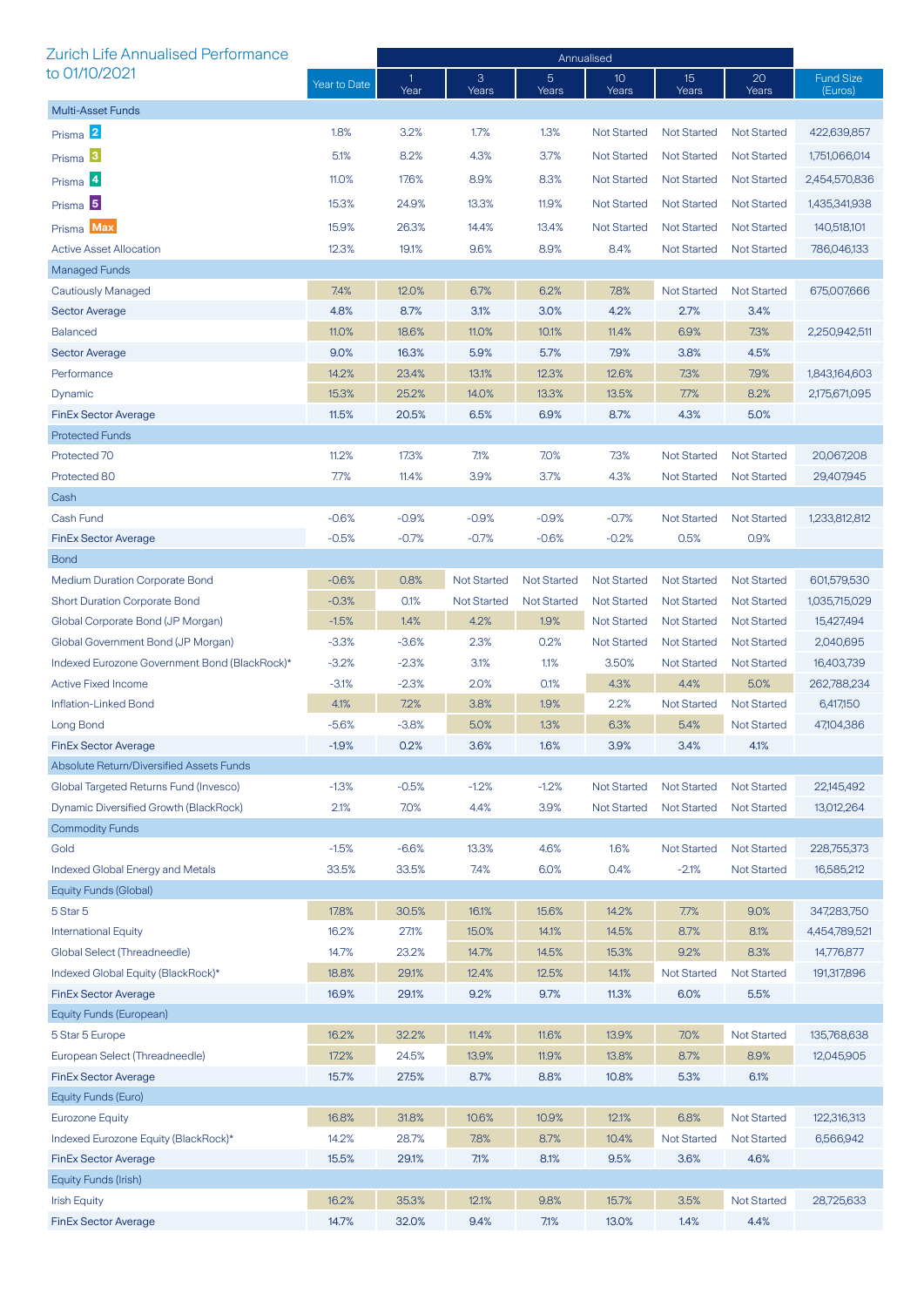|                                                                  |              | Annualised |                    |                    |                    |                    |                    |                             |
|------------------------------------------------------------------|--------------|------------|--------------------|--------------------|--------------------|--------------------|--------------------|-----------------------------|
|                                                                  | Year to Date | -1<br>Year | 3<br>Years         | 5<br>Years         | 10<br>Years        | 15<br>Years        | 20<br>Years        | <b>Fund Size</b><br>(Euros) |
| Equity Fund (American)                                           |              |            |                    |                    |                    |                    |                    |                             |
| 5 Star 5 Americas                                                | 22.2%        | 30.0%      | 21.3%              | 19.0%              | 17.9%              | 11.5%              | <b>Not Started</b> | 120,859,814                 |
| American Select (Threadneedle)                                   | 20.9%        | 32.5%      | 17.4%              | 17.6%              | 17.7%              | 11.5%              | 8.7%               | 15,227,110                  |
| <b>FinEx Sector Average</b>                                      | 21.6%        | 33.2%      | 14.7%              | 14.7%              | 16.2%              | 9.7%               | 7.3%               |                             |
| Equity Funds (Far East Asia)                                     |              |            |                    |                    |                    |                    |                    |                             |
| 5 Star 5 Asia Pacific                                            | 4.1%         | 21.0%      | 7.1%               | 9.1%               | 9.6%               | 5.8%               | <b>Not Started</b> | 89,167,735                  |
| Asia Pacific Equity                                              | 6.4%         | 23.5%      | 7.0%               | 9.1%               | 9.5%               | <b>Not Started</b> | <b>Not Started</b> | 13,508,194                  |
| <b>FinEx Sector Average</b>                                      | 7.9%         | 23.4%      | 7.9%               | 8.3%               | 8.2%               | 6.0%               | 7.7%               |                             |
| Equity Funds (High Yield)                                        |              |            |                    |                    |                    |                    |                    |                             |
| Dividend Growth                                                  | 22.7%        | 36.1%      | 5.1%               | 6.1%               | 10.8%              | 5.3%               | <b>Not Started</b> | 219,860,701                 |
| <b>FinEx Sector Average</b>                                      | 16.9%        | 29.1%      | 9.2%               | 9.7%               | 11.3%              | 6.0%               | 5.5%               |                             |
| <b>Equity Funds (Emerging Market)</b>                            |              |            |                    |                    |                    |                    |                    |                             |
| Emerging Markets Opportunities (JP Morgan)                       | $-0.3%$      | 18.0%      | 9.4%               | 10.4%              | <b>Not Started</b> | <b>Not Started</b> | <b>Not Started</b> | 9,498,905                   |
| <b>Indexed Emerging Market Equity Fund (BlackRock)</b>           | 3.7%         | 18.3%      | 7.8%               | 7.7%               | <b>Not Started</b> | <b>Not Started</b> | <b>Not Started</b> | 9,664,087                   |
| <b>Sector Average</b>                                            | 7.3%         | 22.8%      | 7.9%               | 7.2%               | 6.3%               | 5.5%               | 6.6%               |                             |
| Equity Funds (Specialist)                                        |              |            |                    |                    |                    |                    |                    |                             |
| Indexed Top Tech 100                                             | 22.3%        | 30.9%      | 25.0%              | 24.4%              | 23.5%              | 16.7%              | 12.1%              | 181,878,636                 |
| <b>FinEx Sector Average</b>                                      | 14.5%        | 24.3%      | 11.7%              | 8.8%               | 7.4%               | 4.0%               | 3.9%               |                             |
| <b>Property Funds</b>                                            |              |            |                    |                    |                    |                    |                    |                             |
| <b>Property Fund</b>                                             | 2.3%         | $-1.6%$    | $-0.8%$            | <b>Not Started</b> | <b>Not Started</b> | <b>Not Started</b> | <b>Not Started</b> | 39,127,336                  |
| Indexed European (Ex-UK) Property                                | 4.7%         | 15.0%      | 2.6%               | 3.6%               | 8.8%               | <b>Not Started</b> | <b>Not Started</b> | 192,492,199                 |
| <b>Indexed Australasia Property</b>                              | 10.2%        | 16.6%      | 2.9%               | 1.6%               | 8.1%               | <b>Not Started</b> | <b>Not Started</b> | 168,500,956                 |
| <b>Sector Average</b>                                            | 7.1%         | 9.3%       | 0.8%               | 2.2%               | 4.4%               | $-0.8%$            | 2.7%               |                             |
| <b>Dimensional Funds</b>                                         |              |            |                    |                    |                    |                    |                    |                             |
| Global Short-term Investment Grade Fixed Income<br>(Dimensional) | $-0.7%$      | $-0.2%$    | 0.2%               | $-0.6%$            | <b>Not Started</b> | <b>Not Started</b> | <b>Not Started</b> | 1,581,571                   |
| Euro Inflation Linked Int Duration Fixed Income<br>(Dimensional) | 4.2%         | 6.3%       | 2.6%               | 1.5%               | <b>Not Started</b> | <b>Not Started</b> | <b>Not Started</b> | 7,458,565                   |
| World Equity (Dimensional)                                       | 19.6%        | 35.7%      | 9.8%               | 10.1%              | <b>Not Started</b> | <b>Not Started</b> | <b>Not Started</b> | 13,852,416                  |
| Global Short Fixed Income (Dimensional)                          | $-1.0%$      | $-1.1%$    | $-0.1%$            | $-0.9%$            | <b>Not Started</b> | <b>Not Started</b> | <b>Not Started</b> | 3,732,436                   |
| World Allocation 20/80 (Dimensional)                             | 3.0%         | 5.6%       | 1.9%               | 1.4%               | <b>Not Started</b> | <b>Not Started</b> | <b>Not Started</b> | 11,945,287                  |
| World Allocation 40/60 (Dimensional)                             | 7.1%         | 12.8%      | 4.2%               | 3.8%               | <b>Not Started</b> | <b>Not Started</b> | <b>Not Started</b> | 28,599,160                  |
| World Allocation 60/40 (Dimensional)                             | 11.0%        | 19.9%      | 6.2%               | 6.0%               | <b>Not Started</b> | <b>Not Started</b> | <b>Not Started</b> | 30,342,659                  |
| World Allocation 80/20 (Dimensional)                             | 15.2%        | 28.3%      | 7.8%               | 7.8%               | <b>Not Started</b> | <b>Not Started</b> | <b>Not Started</b> | 11,996,362                  |
| <b>Global Small Companies (Dimensional)</b>                      | 21.5%        | 44.4%      | <b>Not Started</b> | <b>Not Started</b> | <b>Not Started</b> | <b>Not Started</b> | <b>Not Started</b> | 4,014,064                   |
| Global Value (Dimensional)                                       | 21.4%        | 38.8%      | <b>Not Started</b> | <b>Not Started</b> | <b>Not Started</b> | <b>Not Started</b> | <b>Not Started</b> | 4,701,044                   |
| Global Sustainability Core Equity (Dimensional)                  | 19.3%        | 33.7%      | <b>Not Started</b> | <b>Not Started</b> | <b>Not Started</b> | <b>Not Started</b> | <b>Not Started</b> | 489,411                     |
| <b>Funds Closed to New Business</b>                              |              |            |                    |                    |                    |                    |                    |                             |
| <b>Indexed Eurozone Property</b>                                 | 4.6%         | 18.9%      | 0.8%               | 3.1%               | 8.6%               | 2.6%               | <b>Not Started</b> | 14,615,357                  |
| Indexed India Equity                                             | 31.9%        | 50.3%      | 14.8%              | 10.2%              | 8.7%               | <b>Not Started</b> | <b>Not Started</b> | 9,653,385                   |
| Income Opportunity (JP Morgan)                                   | $-0.1%$      | 0.3%       | $-0.7%$            | $-0.2%$            | <b>Not Started</b> | <b>Not Started</b> | <b>Not Started</b> | 1,807,314                   |
| <b>Diversified Assets</b>                                        | 14.1%        | 19.0%      | 6.8%               | 5.9%               | 6.9%               | <b>Not Started</b> | <b>Not Started</b> | 10,779,387                  |
| <b>Earth Resources</b>                                           | 15.5%        | 36.9%      | 16.5%              | 11.4%              | 3.0%               | <b>Not Started</b> | <b>Not Started</b> | 5,653,764                   |
| <b>Green Resources</b>                                           | $-10.6%$     | 33.5%      | 41.1%              | 28.1%              | 14.9%              | <b>Not Started</b> | <b>Not Started</b> | 8,814,020                   |

Source: Financial Express as at 01/10/2021

Annual management charges (AMC) apply. The fund returns shown are net of the AMC deducted by each provider in their unit prices. This will vary for each provider, and any difference will impact the relative performance of the funds shown. The fund returns are based on an investment in the funds and do not represent the returns achieved by individual policies linked to the funds. These fund returns may be before the full AMC is applied to a policy. The actual returns on policies linked to the specified fund will be lower because of the effects of charges and in some cases a higher management charge.

\* Performance using most recent data available.

Figures highlighted in beige indicate where the Zurich Life fund has outperformed the sector average.

**Warning: Past performance is not a reliable guide to future performance. Warning: The value of your investment may go down as well as up. Warning: Benefits may be affected by changes in currency exchange rates. Warning: If you invest in this fund you may lose some or all of the money you invest.**